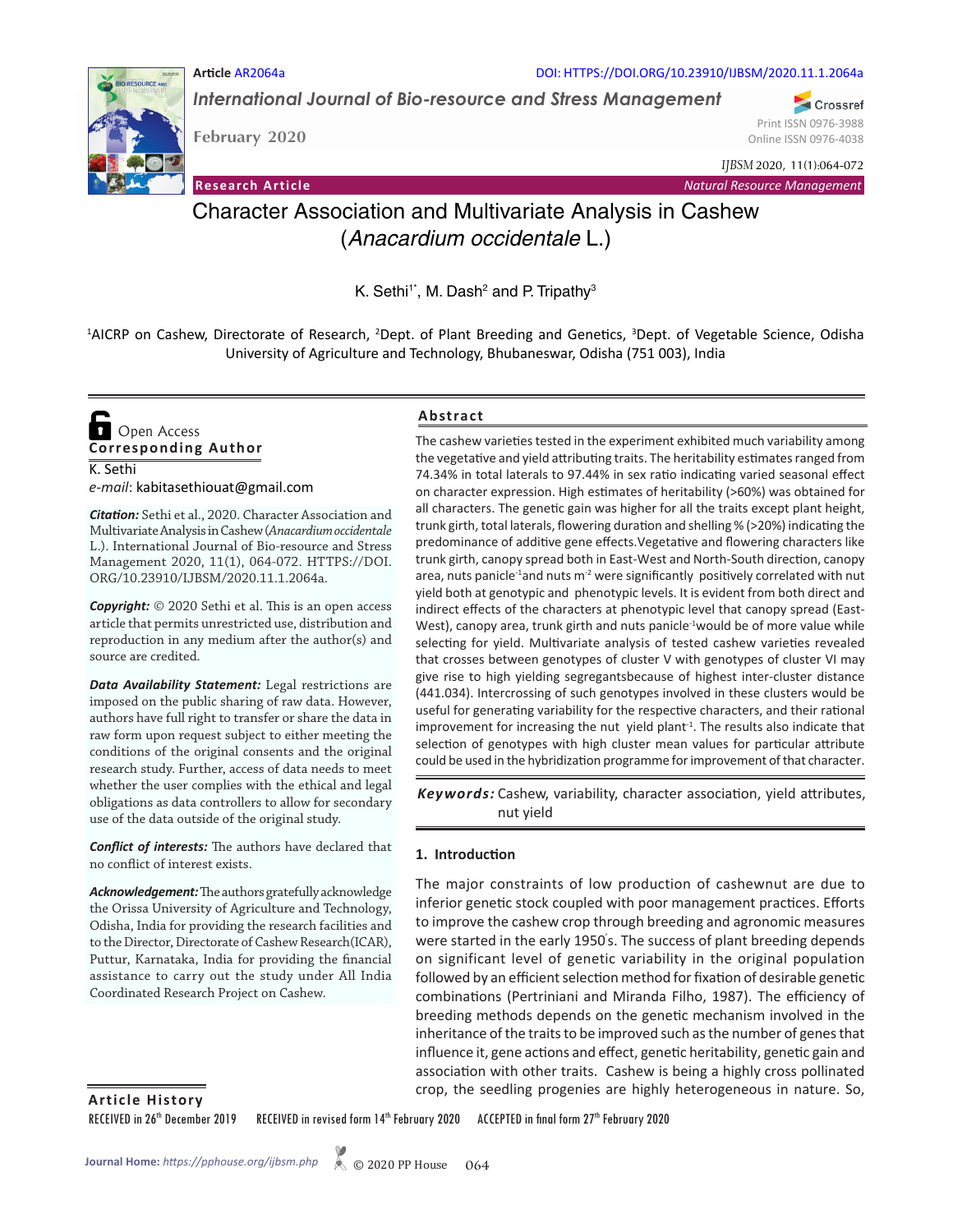genetic variability is widely observed among the progenies both at phenotypic and genotypic levels (Samal, 2002). Morphological variability and character associated with high productivity of cashew was reported by Dela Cruz and Fletcher (1997). Cavalcanti (2000) concluded that the characters like plant height, canopy diameter and nut yield were sufficient for selection of clone. Swamy et al. (1990) quantified the variability for various characters and to select the superior clones having comparatively better yield. In the present study, efforts has been taken to estimate the character association and multivariate analysis for vegetative and yield traits in twenty five released cashew varieties of India.

# **2. Materials and Methods**

A multi locational trial was laid out during the year 2008 using clonal planting materials of twenty five released cashew varieties collected from different co-operating centres of All India Coordinated Research Project on Cashew, India (Table 1). The grafted plants were planted at a spacing of 7.5×7.5 m<sup>2</sup> following Randomized Block Design (RBD) having six plants per treatment. The trial was replicated twice. Recommended package of practices were adopted uniformly to raise a good crop. The present study was undertaken

Table 1: Details of source of collection of cashew varieties used in the experiment

| SI.<br>No. | Name of cashew Source<br>types                                                              |                                                                         |
|------------|---------------------------------------------------------------------------------------------|-------------------------------------------------------------------------|
| 1.         | BPP-4, BPP-6, BPP-8                                                                         | Cashew Research Station<br>(CRS), Bapatla, Andhra Pradesh               |
| 2.         | Bhubaneswar-1                                                                               | Cashew Research Station<br>(CRS), Bhubaneswar                           |
| 3.         | Chintamani-1, Ul-<br>lal-1, Ullal-3, Ullal-4                                                | Cashew Research Station<br>(CRS), Hogalagere, Karnataka                 |
| 4.         | Jhargram-1                                                                                  | Cashew Research Station<br>(CRS), Jharagram, West Bengal                |
| 5.         | Madakkathara-1,<br>Madakkathara-2,<br>K-22-1, Dhana,<br>Kanaka, Priyanka,<br>Amrutha, UN-50 | Cashew Research Station<br>(CRS), Madakkathara, Kerala                  |
| 6.         | Vengurla-1, Ven-<br>gurla-4, Vengurla-6,<br>Vengurla-7                                      | <b>Regional Fruit Research Station</b><br>(RFRS), Vengurle, Maharashtra |
| 7.         | VRI-3                                                                                       | Regional Research Station<br>(RFRS), Vridhachalam, Tamil<br>Nadu        |
| 8.         | Bhaskara, NRCC<br>Sel-2                                                                     | Directorate of Cashew Re-<br>search Puttur(DCR), Karnataka              |
| 9.         | Goa-1                                                                                       | ICAR Research Complex for<br>Goa, Ela, Old Goa.                         |
|            |                                                                                             |                                                                         |

during the year 2013-2015 with an objective to study the association among different vegetative, yield attributes, nut yield and multivariate analysis among the 25 released cashew varieties. Data were recorded on various vegetative growth parameters, yield attributing traits and nut yield of different cashew varieties adopting standard procedure as described by Swamy et al., 1998. Statistical procedures were followed for analysis of variance and covariance as stated by Singh and Choudhury, 1985. The simple correlation coefficients for each pair of characters were computed and the path co-efficient (direct and indirect effects) were calculated as per Dewey and Lu (1959).

# **3. Results and Discussion**

# *3.1. Mean performance and variability*

The mean performances of the twenty five genotypes with respect to the fifteen vegetative and economic traits revealed following results. The mean plant height among the twenty five genotypes varied from 3.06 m in VRI-3 to 4.35 m in BPP-8 with a mean value of 3.77 m. Trunk girth showed a greater variation ranging from 35.69 cm (Amrutha) to 57.35 cm (Vengurla-7) with a mean value of 45.81 cm.Canopy spread both in East-West and North-South direction varied from 3.53 m to 6.63 and 3.77 m to 6.92 m respectively in genotype Amrutha and Vengurla-7. Sharma et al., 2011; Dasmohapatra and Pattnaik, 2012a, Dadzie et al., 2014 and Tripathy et al., 2015 also recorded greater variability for vegetative traits in cashew.

Similarly, flowering lateral  $m<sup>2</sup>$  showed a greater variation among the genotypes. It ranges from  $12.02 \text{ m}^2$  (Ullal-3) to 20.82 m<sup>-2</sup> (VRI-3) with a mean value of 16.34 m<sup>-2</sup>. Number of nuts panicle<sup>-1</sup> ranged from 1.17 (Jhargram-1) to 5.83 (Bhubaneswar-1) with an overall mean of 3.97. Nut weight (g) ranged from 5.37 g (BPP-6) to 10.0 g (Priyanka) with an overall mean of 7.41 g and number of nuts  $m<sup>2</sup>$  ranged from 7.54 (Jharagram-1) to 30.40 (BPP-4) with a mean value of 21.03. Apple weight among cashew genotypes exhibited grater variation ranging from 30.67 (VRI-3) to 87.42 (Priyanka) with an overall mean of 51.45 g. Sex ratio varied from 0.08 (Ullal-1 ) to 0.8 (Kanaka) with an average value of 0.28 while flowering duration ranged from 75 days in Ullal-3 to 97.33 days in Chintamani-1 with an overall mean of 88.23 days. Shelling ranged from minimum 25.63% in genotype Priyankato 30.75% in Bhubaneswar-1 with an overall mean of 29.39%. Nut yield plant<sup>-1</sup> showed a greater variation ranging from  $1.31$ kg (Jharagram-1) to 5.97 kg (Vengrula-7) with an overall mean of 3.61 kg. Similar variations in vegetative, yield attributing traits and nut yield in cashew were reported by Reddy et al., 1989, Gajbhiye et al., 2015; Hore et al., 2015, Poduval, 2015 and Chandrasekhar et al., 2018.

# *3.2. Coefficients of variations*

Wide difference in mean performance as well as coefficient of variation both at phenotypic (PCV) and genotypic (GCV)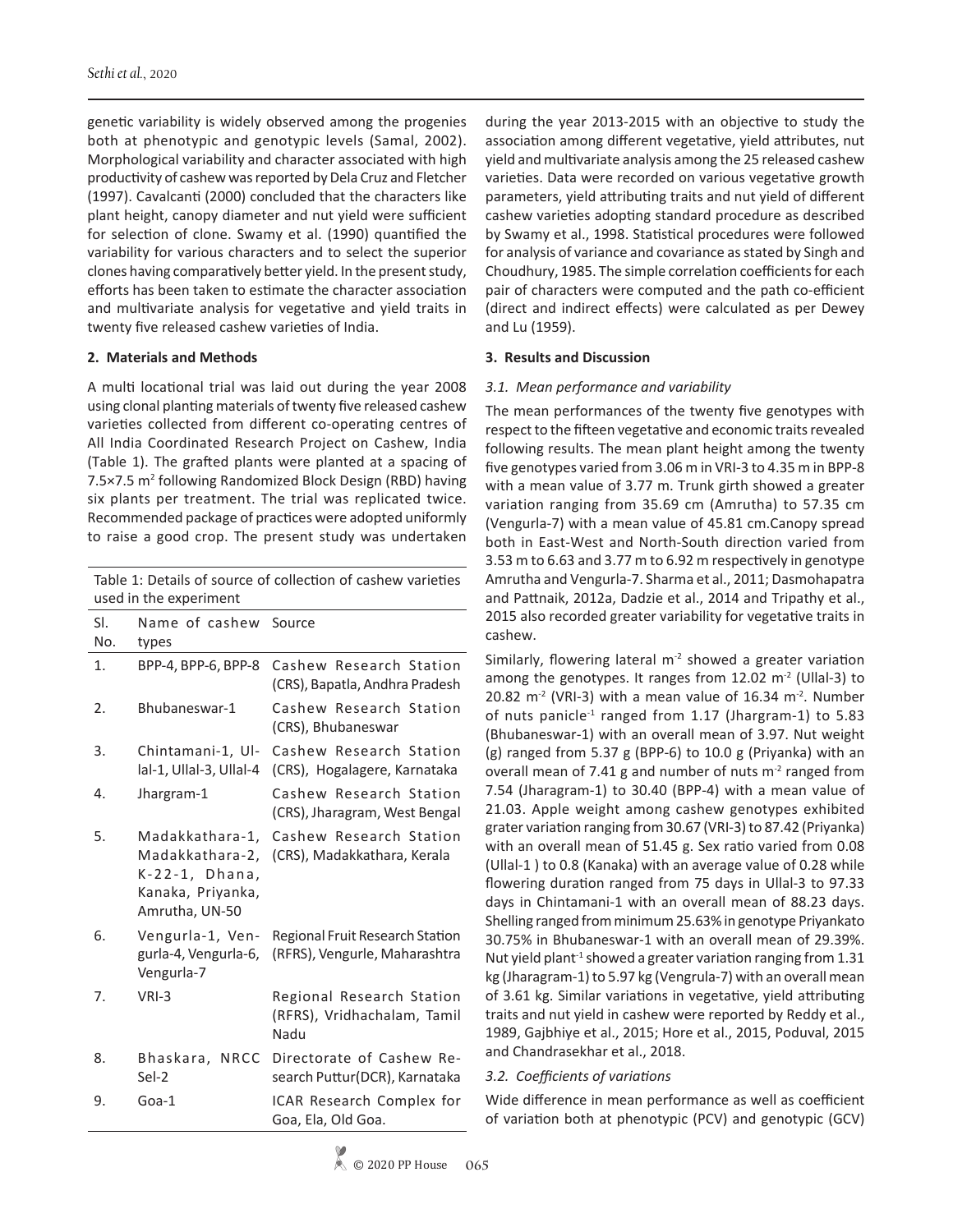levels in most of the characters confirmed existence of genetic variability in the tested cashew genotypes (Table 2 and 3). The estimates of coefficients of error variation (CVe) varied from 2.64% for shelling per cent to 16.21% for nuts m-2.The estimates of PCV varied from 4.7% for shelling percentage

to 65.15% for sex ratio. The estimates of GCV showed a similar trend and varied from 4.31% for shelling percentage to 65.29% for sex ratio. Higher magnitude of PCV and GCV shelling % indicates relatively higher contribution of this characters towards genetic variability.

| Table 2: ANOVA of nut yield and its components in cashew |             |                |            |  |  |  |
|----------------------------------------------------------|-------------|----------------|------------|--|--|--|
| Characters                                               | Blocks (3)  | Genotypes (24) | Error (72) |  |  |  |
| Plant height (m)                                         | 0.060       | 0.309          | 0.043      |  |  |  |
| Trunk girth(cm)                                          | 17.074**    | 71.884**       | 11.736     |  |  |  |
| Canopy spread (East-West (m)                             | 0.142       | 1.415          | 0.187      |  |  |  |
| Canopy spread (North-South) (m)                          | 0.007       | 1.537          | 0.200      |  |  |  |
| Canopy area $(m2)$                                       | 10.361**    | 107.963**      | 7.585      |  |  |  |
| Flowering laterals $m^{-2}$                              | 0.992       | 14.165**       | 2.710      |  |  |  |
| Total laterals m <sup>-2</sup>                           | 5.504**     | 13.491**       | 3.327      |  |  |  |
| Nuts panicle <sup>-1</sup>                               | 0.265       | $3.425***$     | 0.3810     |  |  |  |
| Nuts $m^{-2}$                                            | $5.181***$  | 76.39**        | 11.619     |  |  |  |
| Nut weight (g)                                           | 0.117       | $2.89**$       | 0.2010     |  |  |  |
| Apple weight (g)                                         | 51.374**    | 378.527**      | 23.860     |  |  |  |
| Sex ratio                                                | 0.000       | 0.068          | 0.002      |  |  |  |
| Flowering duration (days)                                | $10.105***$ | 66.165**       | 9.8710     |  |  |  |
| Shelling %                                               | 0.237       | 3.813**        | 0.600      |  |  |  |
| Nut yield (kg plant <sup>-1</sup> )                      | 0.148       | 3.388**        | 0.253      |  |  |  |

\*\*: indicate significance at (p=0.01) levels of probability respectively; Figure in parentheses indicate degrees of freedom for corresponding sources of variation

| Table 3: Genetic parameters for nut yield and its component traits in Cashew |                |       |        |            |       |            |          |  |
|------------------------------------------------------------------------------|----------------|-------|--------|------------|-------|------------|----------|--|
| Characters                                                                   | Range          | Mean  | $CV\%$ | <b>PCV</b> | GCV   | Heritabil- | GA% over |  |
|                                                                              |                |       |        |            |       | ity        | mean     |  |
| Plant height (m)                                                             | 3.06 to 4.35   | 3.77  | 5.52   | 10.41      | 9.65  | 85.97      | 15.75    |  |
| Trunk girth (cm)                                                             | 35.69 to 57.35 | 45.81 | 7.48   | 13.09      | 11.97 | 83.67      | 19.27    |  |
| Canopy spread (East-West) (m)                                                | 3.53 to 6.63   | 4.93  | 8.78   | 17.06      | 15.9  | 86.77      | 26.06    |  |
| Canopy spread (North-South) (m)                                              | 3.77 to 6.92   | 5.03  | 8.89   | 17.42      | 16.24 | 86.96      | 26.66    |  |
| Canopy area $(m^2)$                                                          | 11.44 to 39.34 | 20.42 | 13.49  | 35.99      | 34.7  | 92.97      | 58.88    |  |
| Flowering laterals m <sup>-2</sup>                                           | 12.02 to 20.82 | 16.34 | 10.07  | 16.29      | 14.65 | 80.87      | 23.18    |  |
| Total laterals $m-2$                                                         | 14.67 to 22.8  | 18.35 | 9.94   | 14.15      | 12.29 | 75.34      | 18.77    |  |
| Nuts panicle <sup>-1</sup>                                                   | 1.17 to 5.83   | 3.97  | 15.55  | 32.95      | 31.06 | 88.86      | 51.53    |  |
| Nuts $m-2$                                                                   | 7.54 to 30.4   | 21.03 | 16.21  | 29.38      | 27.06 | 84.79      | 43.85    |  |
| Nut weight (g)                                                               | 5.37 to 10     | 7.41  | 6.06   | 16.23      | 15.66 | 93.04      | 26.58    |  |
| Apple weight (g)                                                             | 30.67 to 87.42 | 51.45 | 9.49   | 26.74      | 25.89 | 93.70      | 44.10    |  |
| Sex ratio                                                                    | 0.08 to 0.8    | 0.28  | 14.98  | 66.15      | 65.29 | 97.44      | 113.43   |  |
| Flowering duration(days)                                                     | 75.0 to 97.33  | 88.23 | 3.56   | 6.52       | 6.01  | 85.08      | 9.76     |  |
| Shelling %                                                                   | 25.63 to 30.75 | 29.39 | 2.64   | 4.70       | 4.31  | 84.26      | 6.97     |  |
| Nut yield ( $kg$ plant <sup>-1</sup> )                                       | 1.31 to 5.97   | 3.16  | 15.90  | 41.15      | 39.58 | 92.53      | 67.01    |  |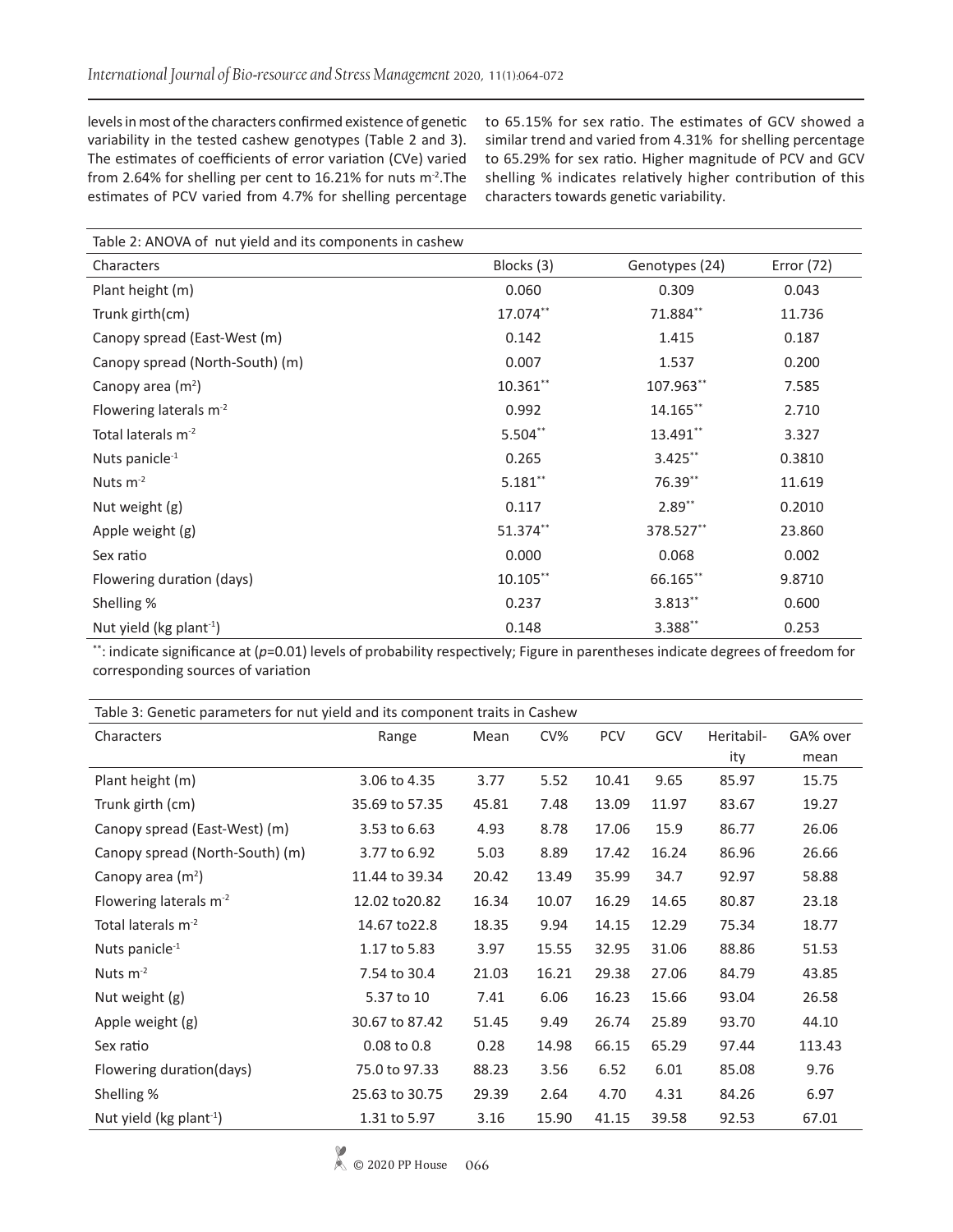#### *3.3. Heritability and genetic advance*

Heritability is a measure of the genetic relationship existing between parent and progeny. In other words, it is a measure of the potentiality of an individual to transmit a particular trait to the offspring. The heritability estimate is useful in prediction of yield from generation to generation. The heritability estimates depend upon the amount of genetic variation in the population and the environmental conditions under which the population is evaluated. The heritability estimates ranged from 75.34% in total laterals to 97.44% in sex ratio indicating varied seasonal effect on character expression. High estimates of heritability (>60%) was obtained for all characters indicating predominance of heritable components of variation suggesting effectiveness of selection on the basis of phenotypic expression of the traits (Table 3).

Heritability is one of the factors influencing genetic gain under selection. Heritability estimates along with genetic gain is more reliable in predicting the effect of selection. Expected genetic advance for different characters expressed as percent of population mean ranged from 6.97% in shelling% to 113.43% in sex ratio at 10% selection intensity. High heritability estimates coupled with high genetic advance were observed for all the traits except for plant height, trunk girth, total laterals, flowering duration and shelling %. This indicated the presence of additive gene effects for these characters. This clearly indicated that selection in the desired direction might be quite effective for thesecharacters. Lenka et al., 2001, Dasmohapatra et al., 2012b, Sethi et al., 2016a and Mohapatra et al., 2018 reported similar variations in vegetative and yield contributing traits and nut yield of cashew both at genotypic and phenotypic level.

#### *3.4. Nature of character association*

The correlation coefficients provide useful information for choice of characters in a selection program. There were all together 105 sets of estimates both for genotypic and phenotypic correlation (Table 4). Out of 105 sets of phenotypic correlation coefficients, the positive association was observed for 76 sets and negative association in 29 sets. In genotypic correlation coefficients, the positive association was observed for 78 sets and negative association in 27 sets.

The phenotypic correlation recorded highest positive significant association (0.961) between canopy spread in North-South direction and canopy area while the lowest positive significant association (0.453) was found between nuts panicle $<sup>1</sup>$  and nut yield. The correlation at genotypic</sup> level recorded highest positive significant association (0.988) between canopy spread in East-West direction and canopy spread in North-South direction whereas lowest positive significant association (0.398) was found between trunk girth and total laterals. The negative associations observed for apple weight with nuts panicle<sup>-1</sup> (-0.431), nuts m<sup>-2</sup>(-0.452) and flowering duration (-0.403) were found to be significant both at phenotypic and genotypic levels.

#### *3.5. Association among yield component traits*

Phenotypic correlation coefficients among the 14 characters (excluding yield) were positive and significant in 13 cases. Positive association though not significant were found in 49 cases and negative association was found in 25 cases. Genotypic correlation coefficient among the 14 characters (excluding yield) were significantly positive in 16 cases while non significant positive association was found in 49 cases. In 26 cases it observed negative association (Table 4). Plant height was significantly positively correlated with trunk girth canopy spread both in East-West and North-South direction and canopy area while it was significantly negatively correlated with nuts panicle<sup>-1</sup>, nuts  $m<sup>-2</sup>$  and flowering duration both at phenotypic and genotypic level. Similarly, trunk girth was significantly positively correlated with canopy spread (East-West and North-South direction) and canopy area at phenotypic and genotypic level. It also exhibited significant positive correlation with total laterals m<sup>-2</sup>at genotypic level. Canopy spread in East-West direction exhibited significant positive association with canopy spread in North-South direction and canopy area Both at genotypic and phenotypic level. It showed positive association though not significant with flowering laterals, total laterals, nut weight, apple weight, sex ratio, flowering duration and shelling %. Canopy spread in North-South showed significant positive association with plant height, trunk girth, canopy spread in East-West direction and canopy area at both the level of significance. The association of canopy spread in North-South direction was positive (non significant) with flowering laterals , total laterals , nut weight, apple weight, sex ratio, flowering duration and shelling % while its association was negative (non significant) with nuts panicle<sup>-1</sup>and nuts  $m<sup>-2</sup>$ . The association of canopy area with different vegetative and yield attributing traits showed similar results as that of canopy spread in both (East-West and North-South) directions. At phenotypic and genotypic levels flowering laterals  $m<sup>2</sup>$  exhibited significant positive association with total laterals. Nuts panicle-1 exhibited positive significant association with nuts  $m<sup>2</sup>$  and negative significant association with apple weight. Nuts  $m<sup>2</sup>$  exhibited significant negative association with apple weight while nut weight exhibited positive significant association with apple weight. Apple weight exhibited positive significant association with nut weight but negative significant association with nuts panicle<sup>-1</sup>, nuts m<sup>-2</sup> and flowering duration. Sex ratio exhibited both positive and negative associations though not significant with all characters.Flowering duration recorded significantly negative association with apple weight both at phenotypic and genotypic level. Shelling % showed positive association with all the characters except nuts  $m<sup>2</sup>$ , sex ratio and flowering duration. Similar, correlation among different vegetative and yield attributing traits were also reported by Sena et al., 1994, Reddy et al., 1996 , Lenka et al., 2001 and Sethi et al., 2016b.

#### *3.6. Association of nut yield with component traits*

Vegetative and yield attributing characters like trunk girth,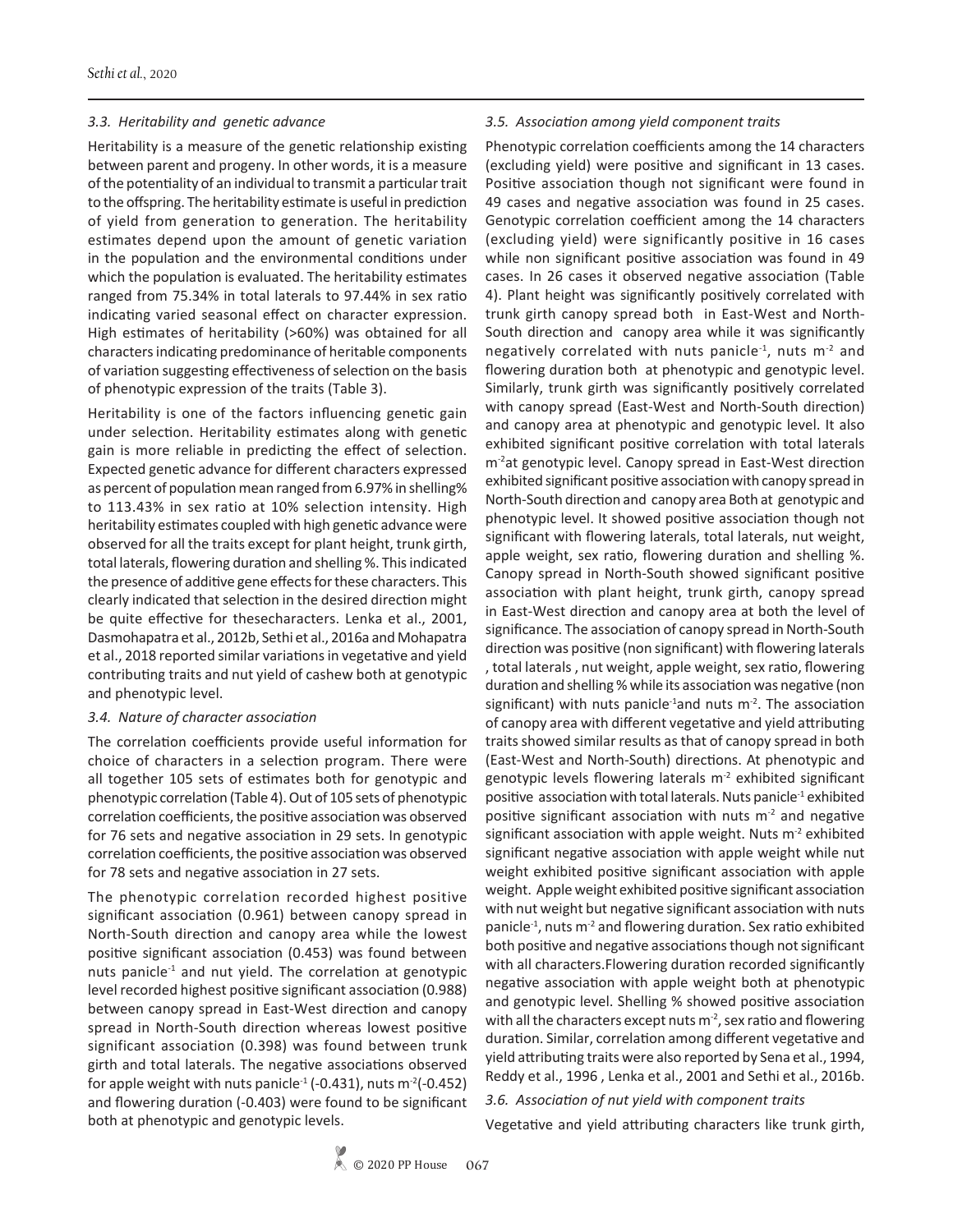Table 4: Phenotypic (above the diagonal) and genotypic (below the diagonal) correlation coefficients among nut yield and its components in Cashew

| Characters PH |            | TG         | <b>CS</b>  | <b>CS</b>  | CA        | FL         | TL        | N/P        | $N/M^2$    | <b>NW</b> | AW         |
|---------------|------------|------------|------------|------------|-----------|------------|-----------|------------|------------|-----------|------------|
|               |            |            | $(E-W)$    | $(N-S)$    |           |            |           |            |            |           |            |
| PH            |            | $0.772**$  | $0.719***$ | $0.673**$  | $0.687**$ | 0.035      | 0.132     | $-0.249$   | $-0.231$   | 0.178     | 0.295      |
| TG            | $0.823***$ |            | $0.83***$  | $0.84**$   | $0.837**$ | 0.211      | 0.328     | 0.124      | $-0.058$   | 0.078     | 0.122      |
| $CS$ (E-W)    | $0.758***$ | $0.92**$   |            | $0.941***$ | $0.954**$ | 0.116      | 0.234     | $-0.193$   | $-0.053$   | 0.242     | 0.132      |
| $CS(N-S)$     | $0.704***$ | $0.90**$   | $0.988**$  |            | $0.961**$ | 0.137      | 0.247     | $-0.175$   | $-0.067$   | 0.227     | 0.088      |
| CA            | $0.713***$ | $0.890**$  | $0.984**$  | $0.984**$  |           | 0.135      | 0.237     | $-0.205$   | $-0.070$   | 0.290     | 0.110      |
| FL            | 0.051      | 0.252      | 0.112      | 0.127      | 0.136     |            | $0.749**$ | $-0.068$   | 0.000      | $-0.064$  | $-0.183$   |
| TL            | 0.199      | $0.398*$   | 0.279      | 0.260      | 0.271     | $0.805***$ |           | 0.028      | $-0.014$   | $-0.028$  | $-0.090$   |
| N/P           | $-0.272$   | $-0.135$   | $-0.222$   | $-0.220$   | $-0.236$  | $-0.076$   | 0.036     |            | $0.650**$  | $-0.294$  | $-0.431$ * |
| $N/M^2$       | $-0.277$   | $-0.059$   | $-0.038$   | $-0.061$   | $-0.068$  | 0.038      | 0.008     | $0.716**$  |            | $-0.179$  | $-0.452$ * |
| <b>NW</b>     | 0.190      | 0.072      | 0.283      | 0.263      | 0.315     | $-0.067$   | $-0.029$  | $-0.310$   | $-0.239$   |           | $0.565***$ |
| AW            | 0.359      | 0.150      | 0.157      | 0.099      | 0.118     | $-0.239$   | $-0.135$  | $-0.472**$ | $-0.497**$ | $0.595**$ |            |
| <b>SR</b>     | 0.071      | 0.162      | 0.067      | 0.063      | 0.041     | $-0.022$   | $-0.064$  | 0.059      | 0.043      | 0.002     | 0.163      |
| FD            | $-0.120$   | 0.086      | 0.123      | 0.137      | 0.133     | 0.103      | 0.269     | 0.363      | $0.420*$   | $-0.150$  | $-0.470*$  |
| S %           | 0.156      | 0.065      | 0.050      | 0.066      | 0.103     | 0.227      | 0.040     | 0.001      | 0.003      | 0.309     | 0.072      |
| <b>NY</b>     | $0.430*$   | $0.571***$ | $0.574***$ | $0.518**$  | $0.553**$ | 0.054      | 0.135     | $0.529**$  | $0.536**$  | 0.172     | $-0.098$   |
|               |            |            |            |            |           |            |           |            |            |           |            |

| Table 4: Continue |          |           |          |                 |  |  |  |
|-------------------|----------|-----------|----------|-----------------|--|--|--|
| Characters        | SR       | FD        | S %      | Correl. with NY |  |  |  |
| PН                | 0.064    | $-0.126$  | 0.123    | 0.383           |  |  |  |
| TG                | 0.152    | 0.085     | 0.058    | $0.513**$       |  |  |  |
| $CS$ (E-W)        | 0.050    | 0.089     | 0.055    | $0.515***$      |  |  |  |
| $CS(N-S)$         | 0.058    | 0.114     | 0.065    | $0.475*$        |  |  |  |
| CA                | 0.034    | 0.111     | 0.102    | $0.512**$       |  |  |  |
| FL                | $-0.015$ | 0.074     | 0.205    | 0.058           |  |  |  |
| TL                | $-0.061$ | 0.234     | 0.036    | 0.129           |  |  |  |
| N/P               | 0.052    | 0.307     | 0.001    | $0.453*$        |  |  |  |
| $N/M^2$           | 0.045    | 0.375     | $-0.008$ | $0.456*$        |  |  |  |
| <b>NW</b>         | 0.004    | $-0.127$  | 0.284    | 0.159           |  |  |  |
| AW                | 0.154    | $-0.403*$ | 0.083    | $-0.088$        |  |  |  |
| <b>SR</b>         |          | 0.073     | $-0.165$ | 0.213           |  |  |  |
| <b>FD</b>         | 0.064    |           | $-0.088$ | 0.117           |  |  |  |
| S %               | $-0.188$ | $-0.074$  |          | 0.119           |  |  |  |
| <b>NY</b>         | 0.214    | 0.131     | 0.152    |                 |  |  |  |

\* and \*\*: indicate significance at (*p*=0.05) (r≥0.396) and (*p*=0.01) (*r*≥0.505) levels probability respectively; PH: Plant height (m); TG: Trunk girth (cm); CS (E-W) (m): Canopy spread (East-West)(m); CS (N-S): Canopy spread (North-South) (m); CA: Canopy area (m<sup>2</sup>), FL: Flowering laterals m<sup>-2</sup>; TL: Total laterals  $m^2$ , N/P: Nuts panicle<sup>-1</sup>, N/M<sup>2</sup>: Nuts  $m^2$ , AW: Apple weight (g), SR: Sex ratio, FD: Flowering duration (days) , S %: Shelling %, and NY: Nut yield (kg tree-1)

laterals m-2 (-0.001).

canopy spread both in East-West and North-South direction, canopy area, nuts panicle<sup>-1</sup>and nuts  $m<sup>-2</sup>$  were significantly positively correlated with nut yield both at genotypic and phenotypic levels. Positive but non-significant correlation was observed with all other characters except apple weight with which it was negatively correlated. Though the direction of both genotypic and phenotypic correlation is same, the phenotypic correlation is of higher magnitude as compared to genotypic correlation in all the cases. Parameswaran et al., 1984 and Rao et al., 2002 , Aliyu, 2006 and Sethi et al*.,* 2016b reported that nut panicle $^{-1}$ , number of nuts tree  $^{-1}$  and number of hermaphrodite flowers panicle<sup>-1</sup> were positively correlated with nut yield and could be used as primary components for

# *3.7. Path coefficient analysis*

improving yield.

The association between yield and its 14 component traits was further subjected to path analysis to partition into direct and indirect effect of the component traits on nut yield at phenotypic level (Table 5). The pattern of direct and indirect effects was of different magnitude and direction in many cases. Canopy area had the highest positive direct effect  $(0.526)$  on yield followed by nuts panicle<sup>-1</sup> (0.498), canopy spread in East-West direction (0.271), nuts  $m<sup>2</sup>$  (0.248), nut weight (0.239), trunk girth (0.227), sex ratio (0.161), plant height (0.113), flowering laterals  $m<sup>2</sup>$  (0.016) and shelling% (0.004), whereas canopy spread in North-South direction (-0.484) recorded highest negative direct effect followed by flowering duration (-0.186), apple weight (-0.105) and total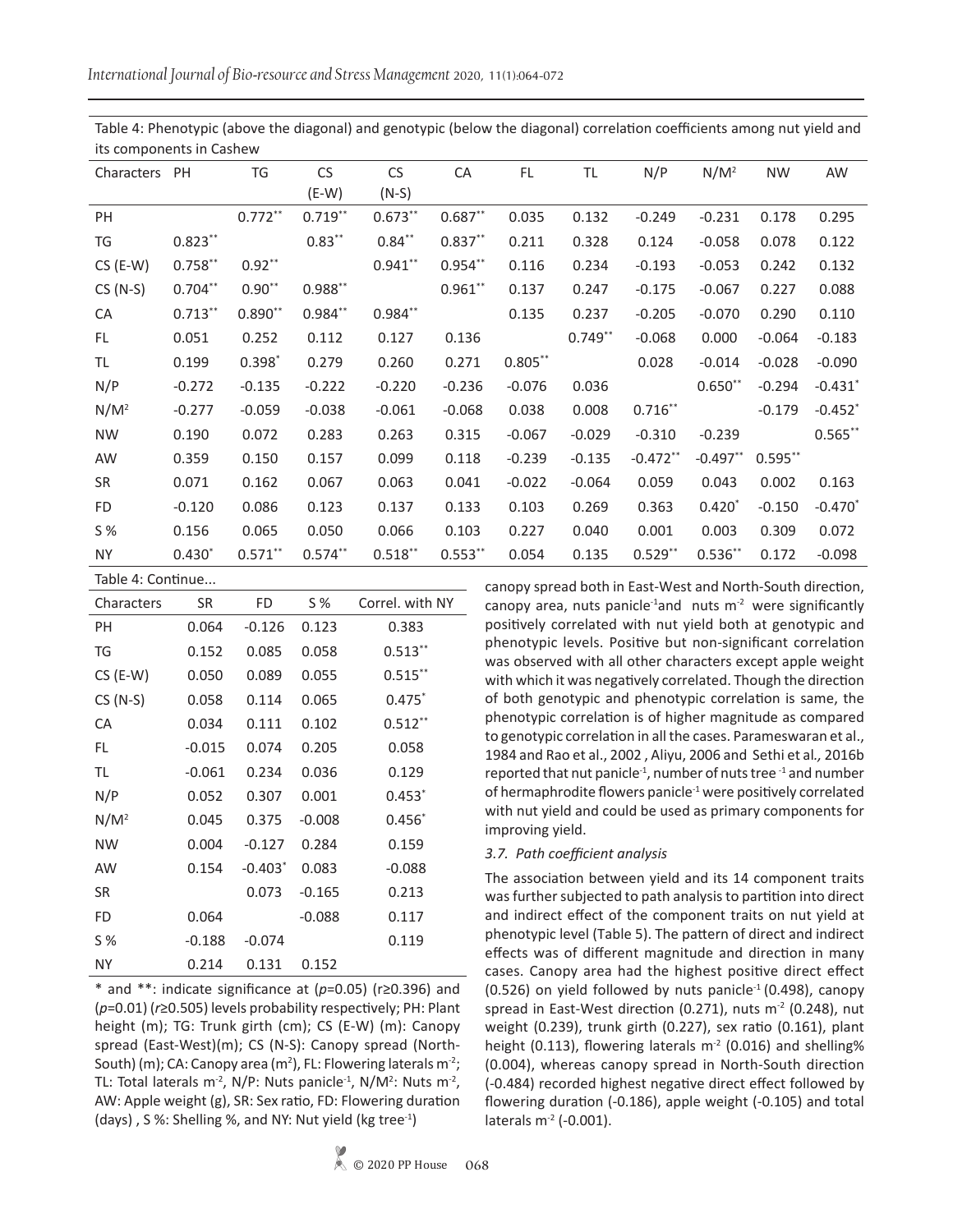*Sethi et al.*, 2020

| Table 5: Direct and indirect effects of yield components on yield and its components at the phenotypic level in cashew |          |          |           |           |          |           |          |          |          |           |                                                                       |
|------------------------------------------------------------------------------------------------------------------------|----------|----------|-----------|-----------|----------|-----------|----------|----------|----------|-----------|-----------------------------------------------------------------------|
| Characters                                                                                                             | PH       | TG       | <b>CS</b> | <b>CS</b> | CA       | <b>FL</b> | TL       | N/P      | $N/M^2$  | <b>NW</b> | AW                                                                    |
|                                                                                                                        |          |          | (E-W)     | $(N-S)$   |          |           |          |          |          |           |                                                                       |
| PH                                                                                                                     | 0.113    | 0.175    | 0.195     | $-0.326$  | 0.361    | 0.001     | 0.000    | $-0.124$ | $-0.057$ | 0.043     | $-0.031$                                                              |
| TG                                                                                                                     | 0.087    | 0.227    | 0.226     | $-0.408$  | 0.440    | 0.003     | 0.000    | $-0.062$ | $-0.014$ | 0.019     | $-0.013$                                                              |
| $CS$ (E-W)                                                                                                             | 0.081    | 0.189    | 0.271     | $-0.455$  | 0.502    | 0.002     | 0.000    | $-0.096$ | $-0.013$ | 0.058     | $-0.014$                                                              |
| $CS(N-S)$                                                                                                              | 0.076    | 0.191    | 0.255     | $-0.484$  | 0.505    | 0.002     | 0.000    | $-0.087$ | $-0.017$ | 0.054     | $-0.009$                                                              |
| CA                                                                                                                     | 0.077    | 0.190    | 0.259     | $-0.465$  | 0.526    | 0.002     | 0.000    | $-0.102$ | $-0.017$ | 0.069     | $-0.012$                                                              |
| FL                                                                                                                     | 0.004    | 0.048    | 0.031     | $-0.066$  | 0.071    | 0.016     | $-0.001$ | $-0.034$ | 0.000    | $-0.015$  | 0.019                                                                 |
| TL                                                                                                                     | 0.015    | 0.074    | 0.063     | $-0.120$  | 0.125    | 0.012     | $-0.001$ | 0.014    | $-0.003$ | $-0.007$  | 0.009                                                                 |
| N/P                                                                                                                    | $-0.028$ | $-0.028$ | $-0.052$  | 0.085     | $-0.108$ | $-0.001$  | 0.000    | 0.498    | 0.161    | $-0.070$  | 0.045                                                                 |
| $N/M^2$                                                                                                                | $-0.026$ | $-0.013$ | $-0.014$  | 0.032     | $-0.037$ | 0.000     | 0.000    | 0.324    | 0.248    | $-0.043$  | 0.048                                                                 |
| <b>NW</b>                                                                                                              | 0.020    | 0.018    | 0.066     | $-0.110$  | 0.152    | $-0.001$  | 0.000    | $-0.146$ | $-0.044$ | 0.239     | $-0.060$                                                              |
| AW                                                                                                                     | 0.033    | 0.028    | 0.036     | $-0.043$  | 0.058    | $-0.003$  | 0.000    | $-0.215$ | $-0.112$ | 0.135     | $-0.105$                                                              |
| <b>SR</b>                                                                                                              | 0.007    | 0.034    | 0.014     | $-0.028$  | 0.018    | 0.000     | 0.000    | 0.026    | 0.011    | 0.001     | $-0.016$                                                              |
| FD.                                                                                                                    | $-0.014$ | 0.019    | 0.024     | $-0.055$  | 0.058    | 0.001     | 0.000    | 0.153    | 0.093    | $-0.030$  | 0.042                                                                 |
| S%                                                                                                                     | 0.014    | 0.013    | 0.015     | $-0.031$  | 0.054    | 0.003     | 0.000    | 0.000    | $-0.002$ | 0.068     | $-0.009$                                                              |
| Table 5: Continue                                                                                                      |          |          |           |           |          |           |          |          |          | $\cdots$  | $\mathcal{C}$ $\mathcal{C}$ $\mathcal{C}$ $\mathcal{C}$ $\mathcal{A}$ |

| Correl, with NY<br>SR<br>FD<br>S %<br>Characters    |  |
|-----------------------------------------------------|--|
| 0.001<br>PH<br>0.010<br>0.023<br>0.383              |  |
| 0.000<br>TG<br>0.024<br>$-0.016$<br>0.513           |  |
| $CS$ (E-W)<br>0.000<br>0.008<br>$-0.017$<br>0.515   |  |
| $CS(N-S)$<br>0.009<br>0.000<br>$-0.021$<br>0.475    |  |
| 0.005<br>$-0.021$<br>0.000<br>0.512<br>CA           |  |
| $-0.002$<br>$-0.014$<br>0.001<br>0.058<br>FL        |  |
| 0.000<br>TL<br>$-0.010$<br>$-0.043$<br>0.129        |  |
| N/P<br>0.008<br>0.000<br>$-0.057$<br>0.453          |  |
| $N/M^2$<br>0.007<br>$-0.070$<br>0.000<br>0.456      |  |
| 0.001<br>0.001<br>NW<br>0.024<br>0.159              |  |
| 0.025<br>0.075<br>0.000<br>$-0.088$<br>AW           |  |
| 0.161<br>$-0.014$<br>$-0.001$<br><b>SR</b><br>0.213 |  |
| 0.000<br>FD<br>0.012<br>0.117<br>$-0.186$           |  |
| $-0.027$<br>0.016<br>0.004<br>0.119<br>S %          |  |

 $P(R) = 0.512$ ,  $R^2(S) = 73.81$ ; PH: Plant height (m), TG: Trunk girth (cm), CS (E-W) (m): Canopy spread (East-West) (m), CS (N-S): Canopy spread (North-South) (m), CA: Canopy area (m<sup>2</sup>), FL: Flowering laterals m<sup>-2</sup>, TL: Total laterals m<sup>-2</sup>, N/P: Nuts panicle<sup>-1</sup>, N/M<sup>2</sup>: Nuts m<sup>-2</sup>, AW: Apple weight (g), SR: Sex ratio, FD: Flowering duration (days), S%: Shelling %

Canopy area had the highest positive direct effect (r=0.526) on yield where as the correlation between the two characters was 0.512. The high magnitude of correlation coefficient was due to the positive indirect effect via plant height, trunk girth, canopy spread (East-West) and flowering laterals. Nuts

panicle<sup>-1</sup> had the second highest direct positive effect (0.498) on yield but the magnitude of correlation with yield was positive (r=0.453). The association of canopy spread (North-South) with yield was significantly highest (r=0.515), but its direct effect on yield was found to be small (0.271). This small direct effect was enhanced by positive indirect effect via characters like plant height, trunk girth, canopy area, flowering laterals  $m<sup>2</sup>$  and nut weight. In such situations, the indirect causal factors are to be considered simultaneously for selection.

A low to moderate level of direct positive effect on yield was observed for nuts  $m<sup>2</sup>$ , nut weight, trunk girth, sex ratio, plant height, and shelling %. The correlation coefficient for these characters was almost equal to their direct effect, the correlation explained true relationship and a direct selection through these traits will be effective. A negative correlation was also observed between yield and apple weight (r=-0.088) where as a low degree of negative direct effect (-0.105) was observed for this character on yield. The low degree of negative direct effect was due to nullifying effects of positive indirect effect via other characters.

The residual effect at phenotypic level was very low (0.512) indicating the 14 characters taken together accounted for about 73% of the variability in the yield, whereas same other components which were not considered have accounted for 27% of the variation on yield.

Thus, it is evident from both direct and indirect effects of the characters at phenotypic level that canopy spread (East-West), canopy area, trunk girth and nuts panicle<sup>-1</sup> would be of more value while selecting for yield. Also the indirect causal factors should be considered simultaneously for selection of yield.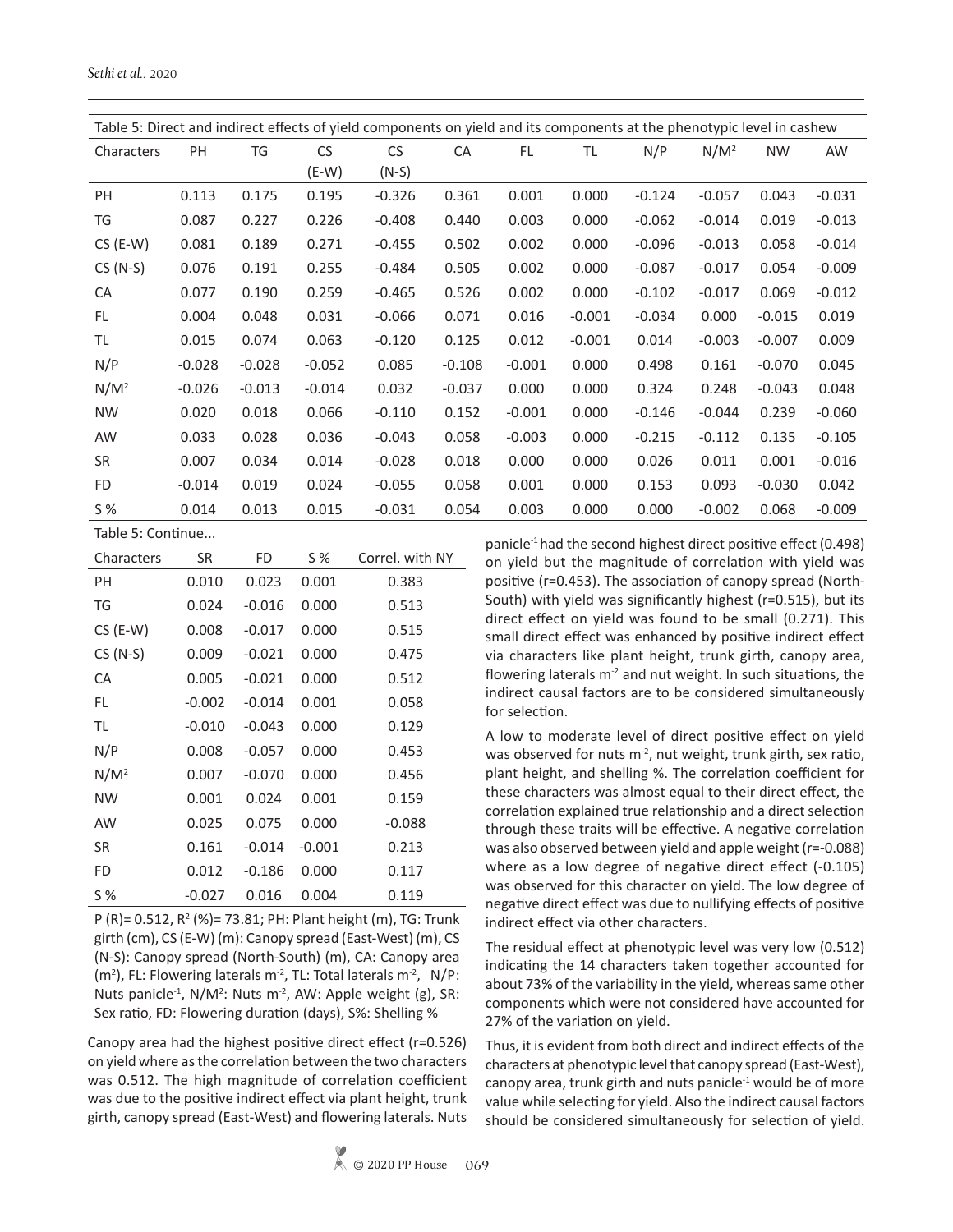A direct selection for yield through canopy spread will be more effective. Aliyu, 2006 found the relationships between cashew nut yield and different yield attributing characters and observed strong significant correlation with these traits. Anitha et al., 1991, Lenka et al., 1999, Manoj et al., 1994, Swarnapiria and Manivannan, 1999 and Sethi et al., 2016 reported similar positive direct effect of vegetative and yield attributing traits on nut yield of cashew.

### *3.8. Multivariate analysis of genetic divergence*

Simultaneous variations in all the fifteen characters for twenty five cashew genotypes were tested for assessing the nature of genetic divergence among them following Mahalanobis D<sup>2</sup> statistic. The aggregate effect of all the fifteen characters tested by Wilk's criterion indicated highly significant differences among the genotypes (Table 6). On the basis of genetic diversity as measured by Mahalanobis values, all the

| Table 6: Intra-(diagonal) and inter -cluster average d2 among 25 cashew genotypes |        |         |         |          |         |         |                                                                                                                                                                                                      |  |
|-----------------------------------------------------------------------------------|--------|---------|---------|----------|---------|---------|------------------------------------------------------------------------------------------------------------------------------------------------------------------------------------------------------|--|
| Cluster                                                                           | 1(17)  | II(3)   | III(2)  | IV $(1)$ | V(1)    | VI(1)   | Genotypes in cluster                                                                                                                                                                                 |  |
|                                                                                   | 76.402 | 124.501 | 114.273 | 345.643  | 424.447 | 169.176 | Chintamani-1, Vengurla-1, Ullal-1, Bhu-<br>baneswar-1, Vengurla-4, NRCC Sel.-2, Goa-1,<br>Amrutha, Vengurla-6, VRI-3, Ullal-4, Madak-<br>kathara-2, Madakkathara-1, Bhaskara, K22-1,<br>BPP-6, BPP-8 |  |
| $\mathbf{H}$                                                                      |        | 94.134  | 167.000 | 379.723  | 327.732 | 240.667 | UN-50, Ulla-3, Jharagram-1                                                                                                                                                                           |  |
| $\mathbf{III}$                                                                    |        |         | 119.445 | 201.512  | 272.497 | 117.145 | Dhana, BPP-4                                                                                                                                                                                         |  |
| IV                                                                                |        |         |         | 0.000    | 239.348 | 437.645 | Kanaka                                                                                                                                                                                               |  |
| $\vee$                                                                            |        |         |         |          | 0.000   | 441.034 | Priyanka                                                                                                                                                                                             |  |
| VI                                                                                |        |         |         |          |         | 0.000   | Vengurla-7                                                                                                                                                                                           |  |

twenty five cashew genotypes were grouped into six clusters following Tocher's method of which three were multi variety clusters and three were single variety clusters. The cluster I consisted of seventeen genotypes, cluster II consisted of three genotypes III included two varieties while Cluster IV, V and VI consisted of one genotypes each.

From the average intra and from inter-cluster distance presented in Table 6, it is evident that the lowest intra-cluster distance of 94.134 was associated with cluster II, while it was the highest for cluster III ( $D^2$ =119.445). Average inter-cluster distance varied from 114.273 (between cluster I and III) to 441.034 (cluster V and VI).Cluster I was the largest having seventeen genotypes characterized by lower values for canopy spread (East-West and North-South), nuts panicle-1, nut weight, plant height and sex ratio with moderate values for all other traits. Cluster II was distinguished for its lowest values for sex ratio, nuts panicle<sup>-1</sup>, and nut yield. Cluster III exhibit extreme value for nuts  $m<sup>2</sup>$ , small plant height and nuts panicle<sup>-1</sup>. Cluster IV was a monotypic cluster and had the distinction of having small canopy area, nut weight and sex ratio. Cluster V genotype recorded larger trunk girth, nut and apple weight. Cluster VI recorded higher values for nine characters. Relative contribution of different characters to total divergence (Table 7) revealed that sex ratio had the highest contribution to divergence (27.28%) followed by nut yield (13.76%), nut weight (11.14%), apple weight (10.09%) and flowering duration (7.47%).

Greater the distance between two clusters, wider the genetic diversity among the genotypes of those clusters. Such highly divergent, high performing genotypes would be of great use

Table 7: Cluster means of 15 characters in 25 cashew genotypes

| Characters | Clusters |       |        |          |       |       |  |  |  |
|------------|----------|-------|--------|----------|-------|-------|--|--|--|
|            | 1(17)    | II(3) | III(2) | IV $(1)$ | V(1)  | VI(1) |  |  |  |
| ΡH         | 3.69     | 4.02  | 3.63   | 4.26     | 3.70  | 4.32  |  |  |  |
| TG         | 44.62    | 46.09 | 47.76  | 51.03    | 44.50 | 57.35 |  |  |  |
| $CS$ (E-W) | 4.75     | 5.14  | 5.06   | 4.92     | 5.32  | 6.63  |  |  |  |
| $CS(N-S)$  | 4.87     | 5.08  | 5.36   | 4.86     | 5.38  | 6.92  |  |  |  |
| СA         | 18.96    | 21.18 | 21.74  | 18.90    | 22.95 | 39.34 |  |  |  |
| FL         | 16.35    | 16.30 | 16.40  | 17.35    | 14.03 | 17.50 |  |  |  |
| TL         | 18.31    | 18.39 | 18.55  | 18.29    | 17.03 | 19.83 |  |  |  |
| N/P        | 4.37     | 2.16  | 4.39   | 4.02     | 2.28  | 3.45  |  |  |  |
| $N/M^2$    | 22.51    | 12.73 | 26.22  | 17.40    | 11.42 | 23.79 |  |  |  |
| <b>NW</b>  | 7.18     | 7.59  | 7.24   | 6.18     | 10.00 | 9.67  |  |  |  |
| AW         | 47.40    | 61.64 | 50.42  | 56.5     | 87.42 | 50.67 |  |  |  |
| SR         | 0.24     | 0.13  | 0.43   | 0.8      | 0.61  | 0.28  |  |  |  |
| FD         | 89.58    | 82.67 | 87.92  | 82.33    | 88.33 | 88.33 |  |  |  |
| S%         | 29.53    | 29.44 | 27.83  | 30.27    | 27.94 | 30.45 |  |  |  |
| ΝY         | 3.17     | 2.02  | 3.63   | 3.63     | 2.23  | 5.97  |  |  |  |
|            |          |       |        |          |       |       |  |  |  |

The bold figures indicates minimum and maximum values for each character

in recombination breeding programme in order to get high heterotic recombinants. Avoidance of selection of parents from genetically homogeneous clusters should be preferred to maintain relatively broad genetic base. So, it is expected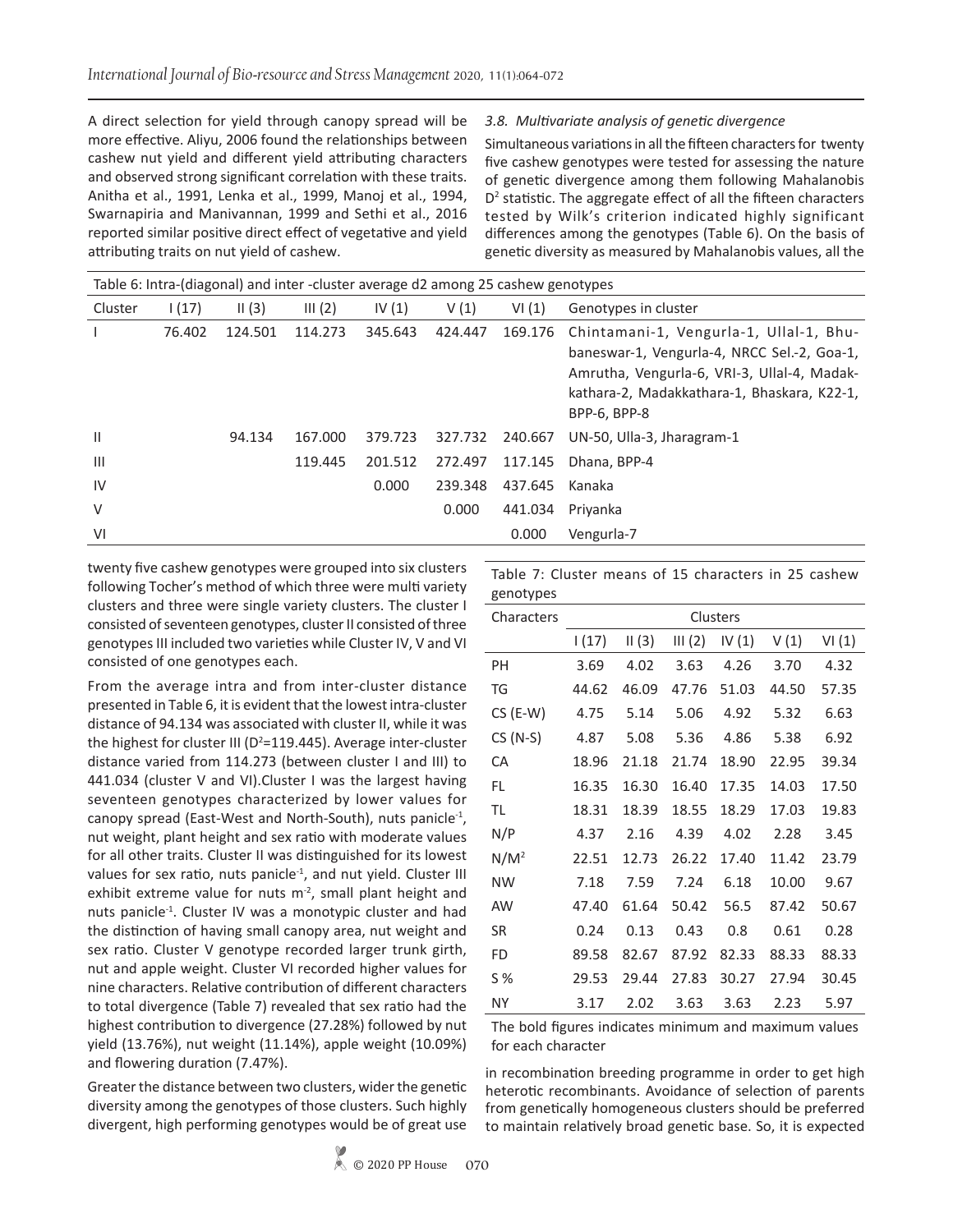that crosses between genotypes of cluster V with genotypes of cluster VI may give rise to high yielding segregants because of highest inter-cluster distance (441.034) (Table 8). Intercrossing of such genotypes involved in these clusters would be useful for generating variability for the respective characters, and their rational improvement for increasing the seed yield per plant. The results also indicate that selection of genotypes with high cluster mean values for particular attribute could be used in the hybridization programme for improvement of that character.These morphological characters need to be substantiated further with molecular markers for confirming the genetic differences among the genotypes. Aliyu and Awopetu, 2007 and Sethi et al., 2016c reported that the contribution of characters to divergence depends on the number of characters studied and the influence of the environment on the expression of characters.

Table 8: Contribution of yield and its components to genetic divergence

| Characters | Averaged <sup>2</sup> | % contribution | Percentage of<br>total rank |
|------------|-----------------------|----------------|-----------------------------|
| PH         | 5.521                 | 3.830          | 6.578                       |
| TG         | 2.870                 | 1.990          | 7.886                       |
| $CS$ (E-W) | 3.748                 | 2.600          | 7.322                       |
| $CS(N-S)$  | 1.453                 | 1.010          | 9.064                       |
| CA         | 4.350                 | 3.020          | 8.225                       |
| FL         | 3.250                 | 2.250          | 8.100                       |
| TL         | 1.657                 | 1.150          | 9.000                       |
| N/P        | 6.193                 | 4.290          | 6.756                       |
| $N/M^2$    | 4.979                 | 3.450          | 6.861                       |
| <b>NW</b>  | 16.070                | 11.140         | 4.808                       |
| <b>AW</b>  | 14.552                | 10.090         | 4.908                       |
| SR         | 39.341                | 27.280         | 4.028                       |
| FD         | 10.768                | 7.470          | 5.722                       |
| S %        | 9.611                 | 6.660          | 6.150                       |
| ΝY         | 19.839                | 13.760         | 4.592                       |

# **4. Conclusion**

The investigation that the cashew varieties tested in the experiment exhibited lot of variability among the vegetative and yield attributing traits of cashew. The results indicate that selection of genotypes with high cluster mean values for particular attribute could be used in the hybridization programme for improvement of that character.These morphological characters need to be substantiated further with molecular markers for confirming the genetic differences among the genotypes.

# **5. Future Research**

It is suggested to go for hybridization programme in order

to develop suitable cashew types such as high yield, suitable for high density planting , resistant /tolerant to disease and pest etc.

# **6. Acknowledgement**

The authors gratefully acknowledge the Orissa University of Agriculture and Technology, Odisha, India for providing the research facilities and to the Director, Directorate of Cashew Research (ICAR), Puttur, Karnataka, India for providing the financial assistance to carry out the study under All India Coordinated Research Project on Cashew.

# **7. References**

- Aliyu, O.M., 2006. Phenotypic correlation and path coefficient analysis of nut yield and yield components in cashew. SilvaeGenetica 55(1), 19−24
- Aliyu, O.M., Awopetu, J.A., 2007. Multivariate Analysis of Cashew (*Anacardium occidentale* L.) Germplasm in Nigeria. Silvae Genetica 56, 3−4.
- Anitha, K., Ravisankar, C., Reddy, D.S., 1991. Correlation and regression study of yield components in cashew. The cashew 5(1), 13−15.
- Cavalcanti, J.J.V., 2000.Diallel analysis to evaluate inter populational cashew tree hybrids. Pesqisa Agropecuaria Brasileir 35(8), 1567−1575.
- Chandrasekhar, M., Sethi, K., Tripathy, P., Mukherjee, S.K., Panda, P.K., Roy, A., 2018. Performance of released cashew *(Anacardium occidentale* L.) varieties under hot and humid climatic zone of Odisha. Indian Journal of Agricultural Research 52(2), 152−156.
- Dadzie, A.M., Adu-Gyamfi, P.K.K., Opoku, J.Y., Akeperty, A., Opoku-Ameyaw., Kwabena, Assuah., Michael, Gyedu-Akoto, E., Danquah, W.B., 2014. Evaluation of potential cashew clones for utilization in Ghana. Advances in Biological Chemistry 4, 232−239.
- Dasmohapatra, R., Pattnaik, A.K., 2012a. Performance of cashew entries/varieties under eastern coastal plain of Odisha. Environment and Ecology 30(3A),770-772.
- Dasmohapatra, R., Rath, S., Pattnaik, A.K., 2012b. Variability, heritability and genetic advance for morphological and yield trait in cashew (*Anacardium occidentale* L.). Environment and Ecology 30(3B), 982−984.
- Dela, Cruz F., Fletcher, R.J., 1996. Identification of superior cashew trees for northern Australian conditions. Proceedings of Fourth Annual Research Conference,60.
- Dewey, O.R., Lu, K.H., 1959. A correlation and path coefficient analysis of components of crested wheat grass seed production. Journal of Agronomy 57, 515−518.
- Gajbhiye, R.C., Pawar, S.N., Salvi, S.P., Zote, V.K., 2015. Early performance of cashew (*Anacardium occidentale* L.) genotypes under Konkan region of Maharashtra. Journal of the Indian Society of Coastal Agricultural Research 33(2), 58−61.
- Hore, J.K., Murmu, D.K., Chattopadhyay, N., Alam, K., 2015.